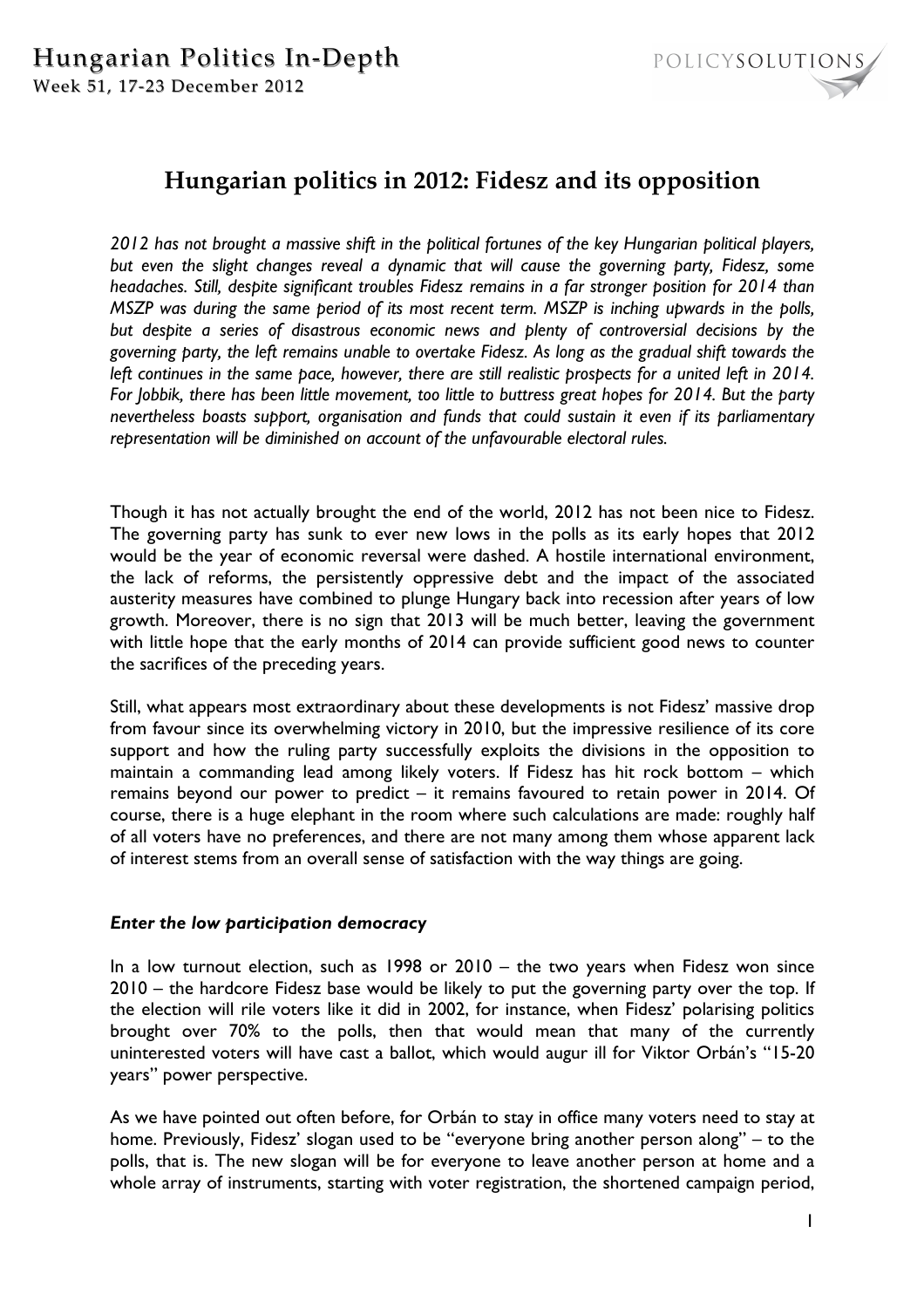

parties' reduced access to media for campaign purposes, etc., will be there to help Fidesz realise its ambition of a low participation democracy. Combined with a glimmer of good news next year and in 2014, an opposition that fails to coalesce behind joint candidates, the institutional barriers would make Viktor Orbán a shoo-in for PM again.

## *The left is not back yet*

In contrast to Fidesz, the left-wing opposition is finally faring better, but it must fervently pray that it has not peaked. Impressively, in its most recent survey Szonda-Ipsos – certainly not a pollster with a pro-Fidesz bias – has MSZP and LMP at a combined 38% (32% and 6%, respectively) among likely voters, trailing Fidesz by 2. While there were months when some pollsters saw the combined numbers of the two left-wing opposition parties ahead of Fidesz, their lead was never near enough for an outright victory.

This despite the fact that the left had its best year since, well, 2006. Though the good year primarily manifests itself in the form of bad news for the government, the left has shown some signs of resurgence, too. For one, MSZP's polling numbers inch slowly but continuously upwards. Outside the non-establishment left, LMP is still failing to make headway, but there are increasing signs of activism that contrast strongly with the image of dejected passivity that the left exuded after Fidesz' crushing victory in 2010. Rallies organised by Milla are well-attended, especially by historical standards of the left, and the plethora of new movements and parties illustrates not only new ideological needs, but also a sense that there is political capital to be won and support to be gathered by engaging in left-wing politics.

## *The candidates*

Former Prime Minister Gordon Bajnai's return into politics is also an indicator that the prospects of the left seem much improved. For almost two and a half years Bajnai ignored the increasingly fever-pitched pleas for his return. His sudden public appearance in October, coupled with intense organisational activity by his Haza és Haladás Foundation, signalled that he is aware that leading the left may be an attractive (read: winning) proposition from here on out. That, too, is something not seen in years. MSZP and its leader, Attila Mesterházy, appear reluctant to cede the PM candidacy at a time when they have grounds to believe they may be able to capture the position themselves.

As long as the opposition parties manage to agree on joint candidates in the parliamentary districts, the competition between them until the election is not necessary harmful for their joint prospects. In fact, the most promising development for the left over the past year has been the improved capability of the parties on the left to talk with one another. Though LMP is torn by the issue of alliances, much of the histrionics about its decision rejecting the advances of the Bajnai-Milla-Solidarity partnership fails to take into account that there is plenty of time to reverse an internal vote that was this close. That is not to say that the rivalry between the left-wing organisations could not lead to suicidal games of chicken, but merely to observe that as one would anticipate, for now the trend is towards greater co